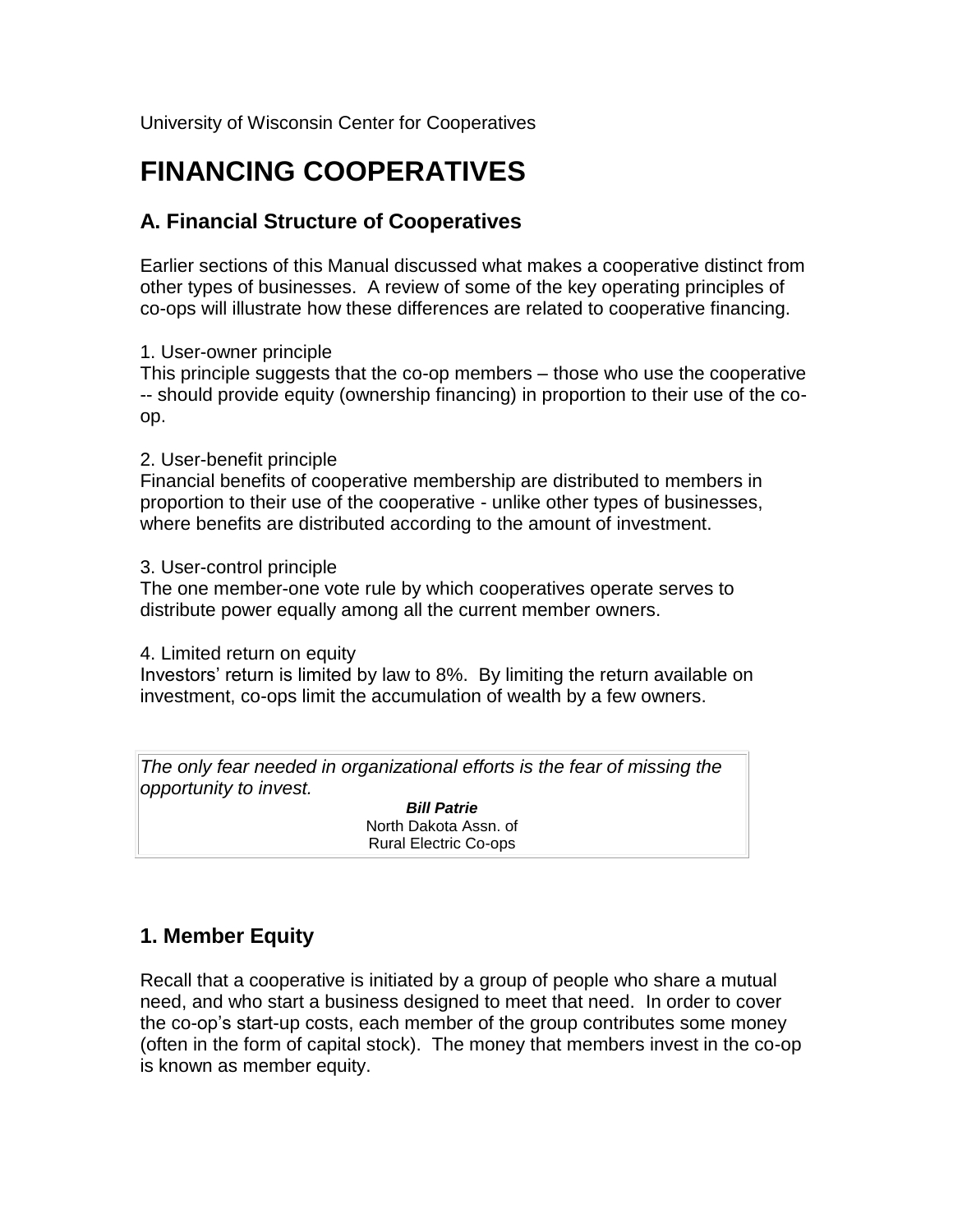Member equity represents the members ownership interests in the assets of the company. As risk capital, it is subject to loss. Member equity is used to purchase equipment, supplies, inventory, and any other assets the co-op needs to get up and running.

If the members of a co-op are unable to generate sufficient funds to cover all of the assets needed, they usually seek a loan. Although co-ops can borrow money from the same lending institutions as other businesses, many co-ops have found that it is helpful to approach a bank that is familiar with cooperatives. Most banks require that the members contribute at least 50% of the total funds needed by the co-op. Members should have a financial stake in the cooperative, evidenced by their investment in it.

Owners, as providers of equity capital, take the business risks and enjoy the profits of their success; they should be the major contributors of capital. The level of equity invested by the owners signals to the banker the commitment of the owners to both the concept and the company.

*The inescapable axiom is that control follows ownership. (Members) must provide risk capital if they are to control their cooperative organizations. If others...put in risk capital, then they gain the right to influence and possibly control the organization and claim (its) benefits. Randall Torgerson* Rural Business-Cooperative Service, USDA

Thus, in most cases, a new co-op starts with some combination of equity from its members and debt from a lending its members and debt from a lending institution. Member equity, however, is the primary source of a co-op's financial stability.

## **2. Allocation of Equity**

Member equity is recorded on the cooperative's books in two different ways. *Allocated equity* is designated (or allocated) to individual member accounts in proportion to their use of the co-op. *Unallocated equity* is not assigned to each member's account, but is left in a general fund. Most co-ops use unallocated equity to build a capital base and to use as a cushion from operating losses.

The requirement that each member's business with the co-op be tracked and their allocated equity account be adjusted to reflect their activities place additional burdens on cooperative accounting. Thus, it is vital that the co-op obtain the services of qualified and experienced co-op accountants.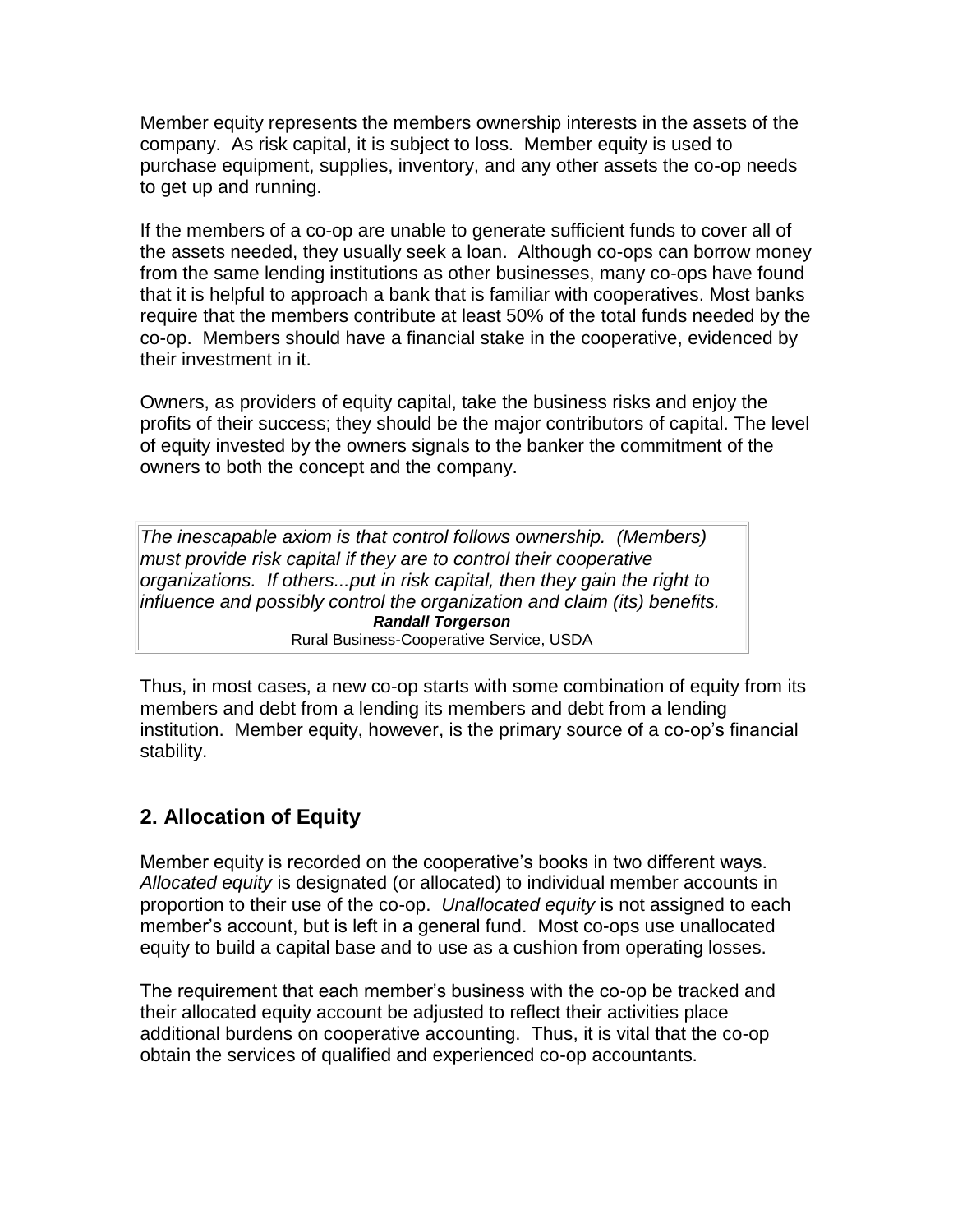*A sufficient level of capital is crucial to successful and long-term operation of any business.*

#### **3. Sources of Member Equity**

Not all member equity comes from direct investment as described above. In fact, there are three primary sources of member equity:

- 1. Direct investment from members
- 2. Retained earnings
- 3. Per-unit capital retains

*A central business proposition is based on an economic opportunity. This...can be so powerful as to engender sacrifice, commitment and loyalty to the cooperative, helping it to survive. Bill Patrie* North Dakota Assn. of Rural Electric Co-ops

The first is direct investment. New cooperatives usually obtain direct investments from their members, often in the form of capital stock shares. These shares are evidence of the members' investment and carry with them all membership and voting rights. With established cooperatives, new members are usually required to make a similar purchase of capital stock or membership certificates, which entitles them to membership and voting rights.

The purchase of one or more shares of common stock is usually the first investment a new memmemb makes in a cooperative. This stock purchase entitles the member to voting rights in the co-op, usually on a one-member, onevote basis. Non-cooperative businesses pay dividends on stock based on the number of shares owned, but in cooperatives, stock dividends are limited by state law (8% in WI).

The second source of member equity, retained earnings, is another way to generate equity after a co-op is up and running. When a co-op makes a profit on its operations, a portion of those profits (also called net earnings or net income) are usually distributed to the members on the basis of the amount of business they do with the co-op, and a portion is retained by the co-op as an investment in the business.

Many co-ops pay part of their net income (usually 20%) in cash to their members (more about this below under patronage refunds), and retain the remaining funds for future capital needs. These retains are allocated to each member's account,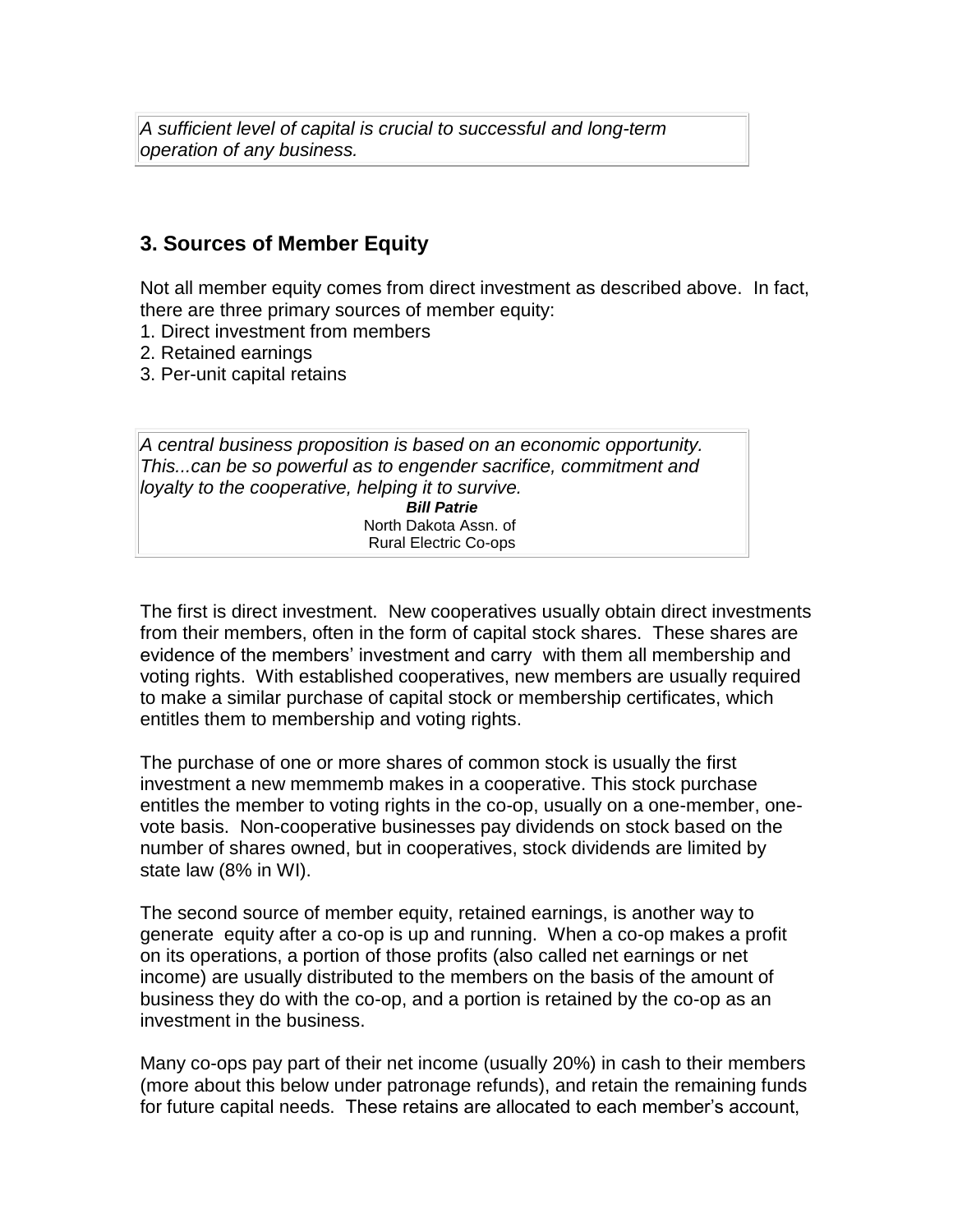although some co-ops also keep a portion of the net income as unallocated reserves.

Thus, retained earnings are simply the co-op's profits that are kept by the co-op in order to build it for the future. Conversely, if the co-op loses money, that loss must be absorbed by the members, in Many co-ops design a program to repay the equity of members who no longer use the co-op due to retirement or relocation. Some co-ops have a revolving equity redemption program in which the oldest equity on the books is paid out regardless of whether the members are still active or not. In most cases, the shares are bought back from the member at par or book value, whichever is less.

The third source of member equity, per unit retains, are used primarily by farm marketing cooperatives. The co-op retains deductions from the sale proceeds of each member's goods through the co-op. These per unit retains are calculated either as a percent of sales dollars or as a unit of weight or volume. One advantage of this type of equity is that it is not dependent on the co-op's net income as are retained earnings.

*Empowerment and the development of community leadership is in the background of every cooperative. Empowerment opens up a great many options to...develop leaders.*

> *Theresa Marquez* CROPP Co-op

### **4. Equity from Non-members**

Thus far, we have discussed only the types of equity that are generated from members. Outside investors often don't consider co-ops to be good investments, for several reasons: Earnings are distributed on the basis of patronage, not on the basis of the amount of investment; return on investment is limited, usually by state law; stock in co-ops cannot be traded on the stock market and does not increase in value over time; and control of the co-op is usually one-member, one-vote, regardless of the number of shares owned.

Clearly, an investor who is concerned primarily with making a profit on his or her investment would not find a traditional co-op attractive.

However, there are a few mechanisms by which non-members may invest in cooperatives. The primary one is preferred stock.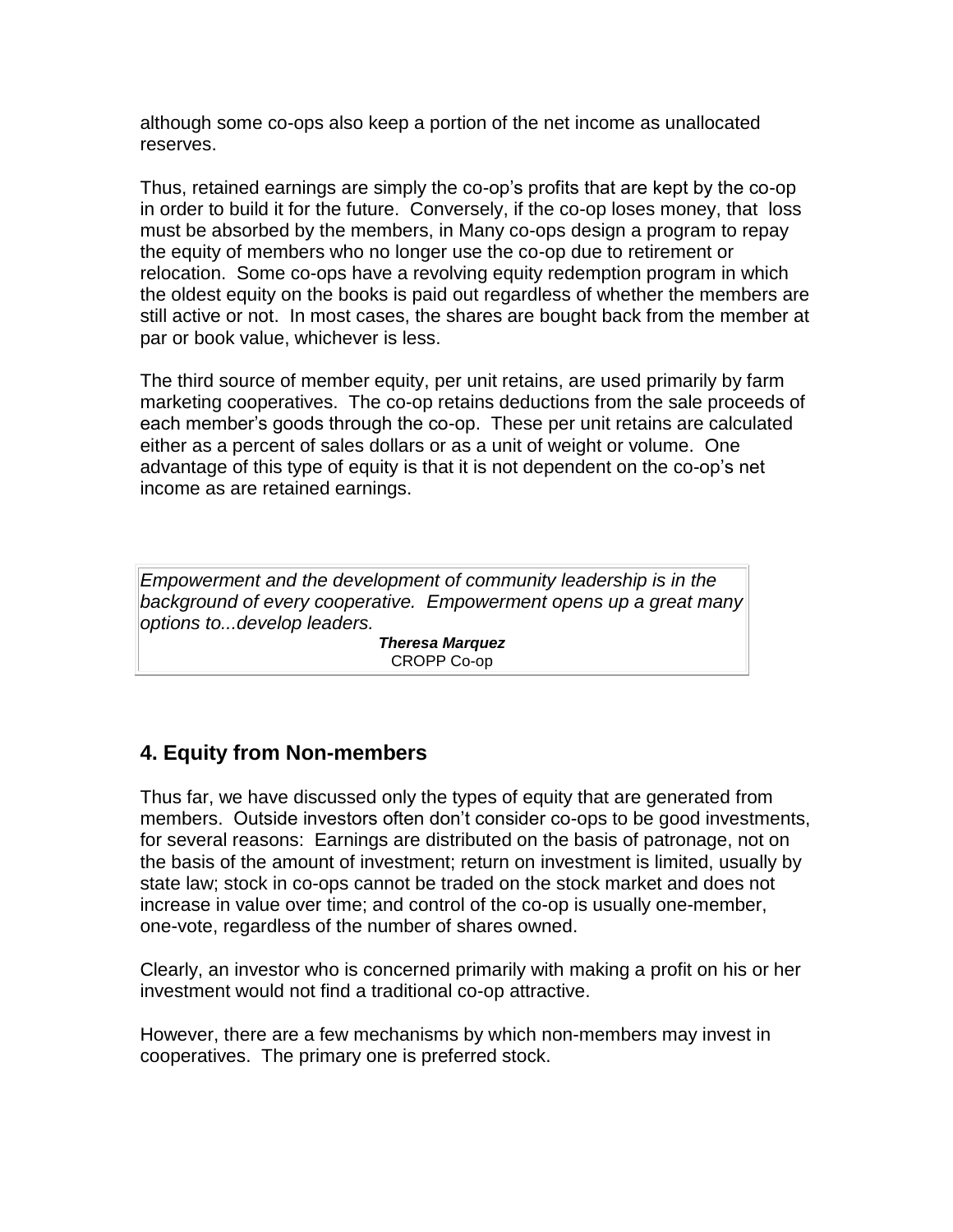Most co-op bylaws allow cooperatives to issue preferred stock, which does not provide voting rights. Dividends on preferred stock are paid out before any payments are made to common stockholders. Thus, the sale of preferred stock can be an effective way to attract non-member investors if the co-op desires to do so.

Other methods for cooperatives to build equity from non-members include retained income generated through day to day business conducted with nonmembers and per unit retains on the sale of goods produced by non-members.

## **5. Equity Redemption**

Allocated member equity is considered temporary capital, thus cooperatives have an obligation to eventually repay equity to their members. Although failure to redeem equity is considered an injustice to members, the co-op board of directors must have the authority to

Equity redemption programs are intended to promote the cooperative principle of having co-ops owned and controlled by current members. However, they also complicate the management of the co-op's capital, and must be done judiciously in order to prevent any adverse financial impact on the co-op. The board of directors and the management must ensure that the co-op is adequately capitalized at all times.

Note that unallocated member equity (equity that is not assigned to individual member accounts) is considered permanent capital. Thus many co-ops use unallocated equity to build a capital base which is not redeemed. It is important that unallocated equity not be allowed to become too large a portion of the total equity in a cooperative, however. Since management, not the members, control unallocated equity, such a situation leads to declining user control in the co-op.

*Your co-op's on-going success depends on constant vigilance to business basics and keeping in contact with your members. Karen Zimbelman* Cooperative Consultant

### **6. Base Capital Plan**

Some co-ops use what is called a base capital plan as an alternative to the equity building and equity redemption methods described above. Under such a plan, each member invests equity in proportion to their use of the co-op over a base period of years. This ensures that each member's investment is in